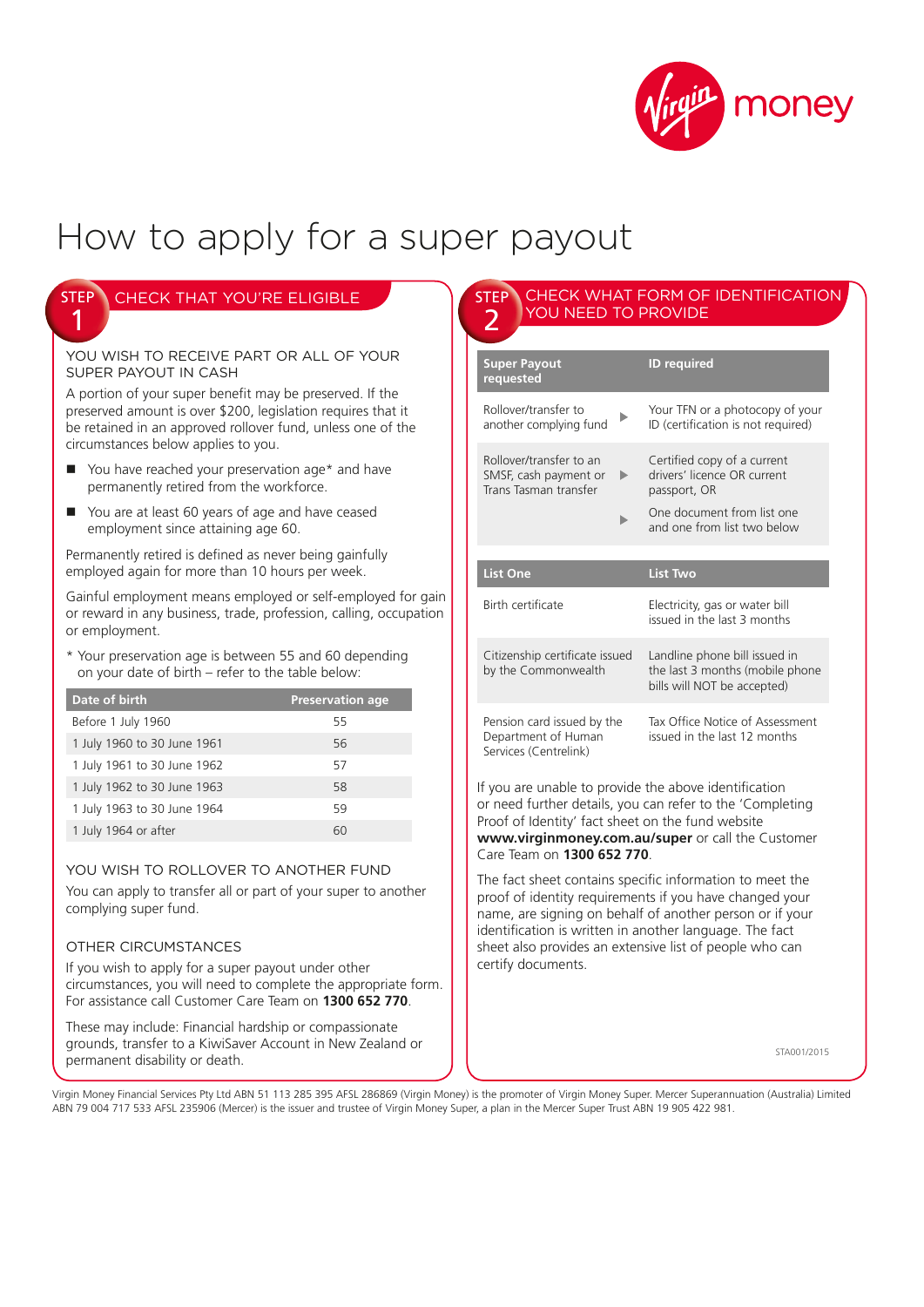# How to apply for a super payout

#### THE EASY WAY TO CERTIFY YOUR ID STEP 3 ■ Photocopy both sides of your current driver's licence You can also refer to the 'Completing Proof of Identity' fact sheet on the fund's website at **www.virginmoney.com.au/** or passport. **super** for a list of other people who can certify your ID.  $\blacksquare$  Take the photocopy and the original to Australia Post\* or your local Police station\*\*. To certify your documents, the authorised person needs to: \* To be able to certify your documents, the Australia Post employee **1.** compare the photocopy to the ORIGINAL must be a permanent employee of the Australian Postal Corporation **2.** include the following details on the copy: with 2 or more years of continuous service in an office supplying postal services to the public. Australia Post will charge a small fee for each ■ write on the photocopy: "Certified true copy" and photocopy you need to get certified. write their name, qualification and registration number \*\*A Police Officer, Sheriff or Sheriff's Officer can certify your ID. (if applicable) and  $\blacksquare$  sign and date the photocopy A clear copy of the document that identifies you (i.e. your driver's licence (front and back) or passport) Certified true copy Write or stamp 'certified true copy' of the original document J. Sample  $\leftarrow$ The authorised person's signature

Full name, qualification and registration number (if applicable) of the authorised person

- Date of certification (within 12 months of receipt)

# PROVIDING YOUR TAX FILE NUMBER (TFN)

Mr John Sample Justice of Peace

Date: 01/02/2015

Registration No.123456789

**IDENTIFICATION** 

There may be tax implications if you have not yet provided, or choose not to provide, your TFN. Whilst it is not compulsory to provide your TFN, not doing so could cost you in the following ways:

- vou may have paid more tax than necessary on super contributions made for you by your employer (including SG, salary sacrifice and other contributions) in this financial year. This additional tax can be reversed if you provide your TFN to the fund before the end of the financial year, or your earlier payment from the fund. Although you may be able to claim back this additional tax if you later provide your TFN, time limits and other rules may apply, which may affect the size of any refund.
- you may pay additional tax on your super payout. However it might be possible to claim this back when lodging your tax return.
- vou may miss out on any government Super Co-contributions for which you may be eligible; and
- $\blacksquare$  you may have difficulty locating your super in the future, should you lose contact with your fund(s).

If you ask us to use your TFN as proof of identity, we will validate your TFN with the Australian Tax Office. If your TFN is not valid, you will need to provide proof of identify (see below) and your super payout will be delayed.

If you are uncertain as to whether or not you have provided your TFN, you can check by logging into your online super account at **www.virginmoney.com.au/super** or call the Customer Care Team on **1300 652 770**.

## COMPLETE THE FORM

STEP 4

**Complete the form and send to: Virgin Money Super, GPO Box 4650, VIC 3001**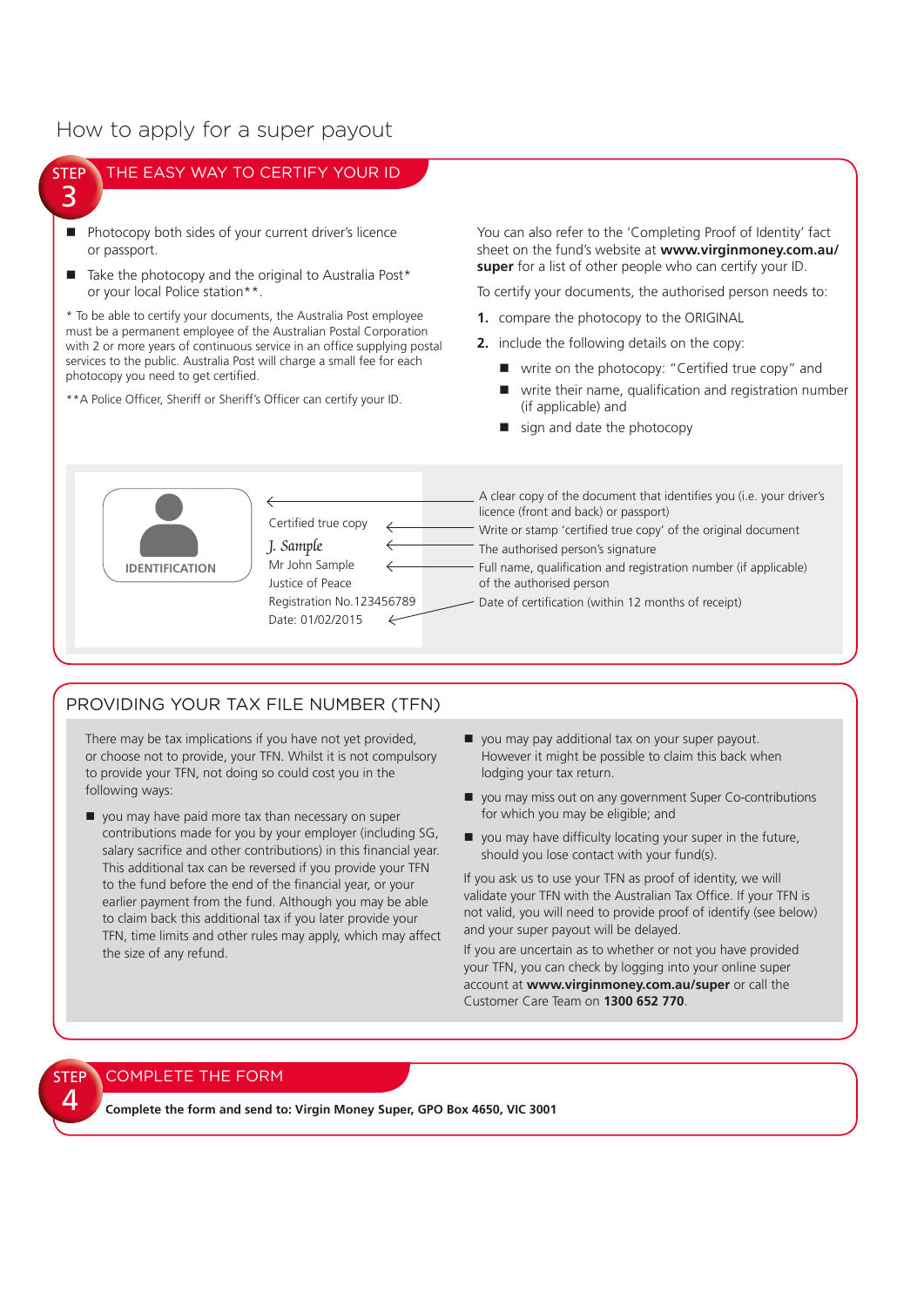

# Virgin Money Super Payment Instructions

# If you need help

For assistance call Customer Care Team on **1300 652 770**.

| Title $Mr \t\Box$ Mrs $\Box$ Ms $\Box$ Miss $\Box$ Other |  |  |  |  | Date of birth |        |                 |       |        |  |          |  |
|----------------------------------------------------------|--|--|--|--|---------------|--------|-----------------|-------|--------|--|----------|--|
| Given names                                              |  |  |  |  |               |        |                 |       |        |  |          |  |
|                                                          |  |  |  |  |               |        |                 |       |        |  |          |  |
| Surname                                                  |  |  |  |  |               |        |                 |       |        |  |          |  |
| Previous name (if applicable)                            |  |  |  |  |               |        |                 |       |        |  |          |  |
|                                                          |  |  |  |  |               |        |                 |       |        |  |          |  |
| Residential address (must be advised)                    |  |  |  |  |               |        |                 |       |        |  |          |  |
|                                                          |  |  |  |  |               |        |                 |       |        |  |          |  |
| Suburb                                                   |  |  |  |  |               |        |                 | State |        |  | Postcode |  |
|                                                          |  |  |  |  |               |        |                 |       | Select |  |          |  |
| Postal address (if different to above)                   |  |  |  |  |               |        |                 |       |        |  |          |  |
|                                                          |  |  |  |  |               |        |                 |       |        |  |          |  |
| Suburb                                                   |  |  |  |  |               |        |                 | State |        |  | Postcode |  |
|                                                          |  |  |  |  |               |        |                 |       | Select |  |          |  |
| Daytime Telephone                                        |  |  |  |  |               | Mobile |                 |       |        |  |          |  |
|                                                          |  |  |  |  |               |        |                 |       |        |  |          |  |
| E-mail                                                   |  |  |  |  |               |        | Customer number |       |        |  |          |  |
|                                                          |  |  |  |  |               |        |                 |       |        |  |          |  |

STEP  $\overline{\phantom{a}}$ ATTACH DOCUMENTATION IF YOUR PERSONAL DETAILS HAVE CHANGED

**Name and Date of birth changes** – see the 'Completing proof of identity' fact sheet on the website **www.virginmoney.com.au/ super**.

Address changes - attach a copy of a recent bill, mail item or driver's licence that displays your new residential or postal address. **If the required supporting documentation is not provided, the payment of your benefit will be delayed.**

Virgin Money Financial Services Pty Ltd ABN 51 113 285 395 AFSL 286869 (Virgin Money) is the promoter of Virgin Money Super. Mercer Superannuation (Australia) Limited ABN 79 004 717 533 AFSL 235906 (Mercer) is the issuer and trustee of Virgin Money Super, a plan in the Mercer Super Trust ABN 19 905 422 981.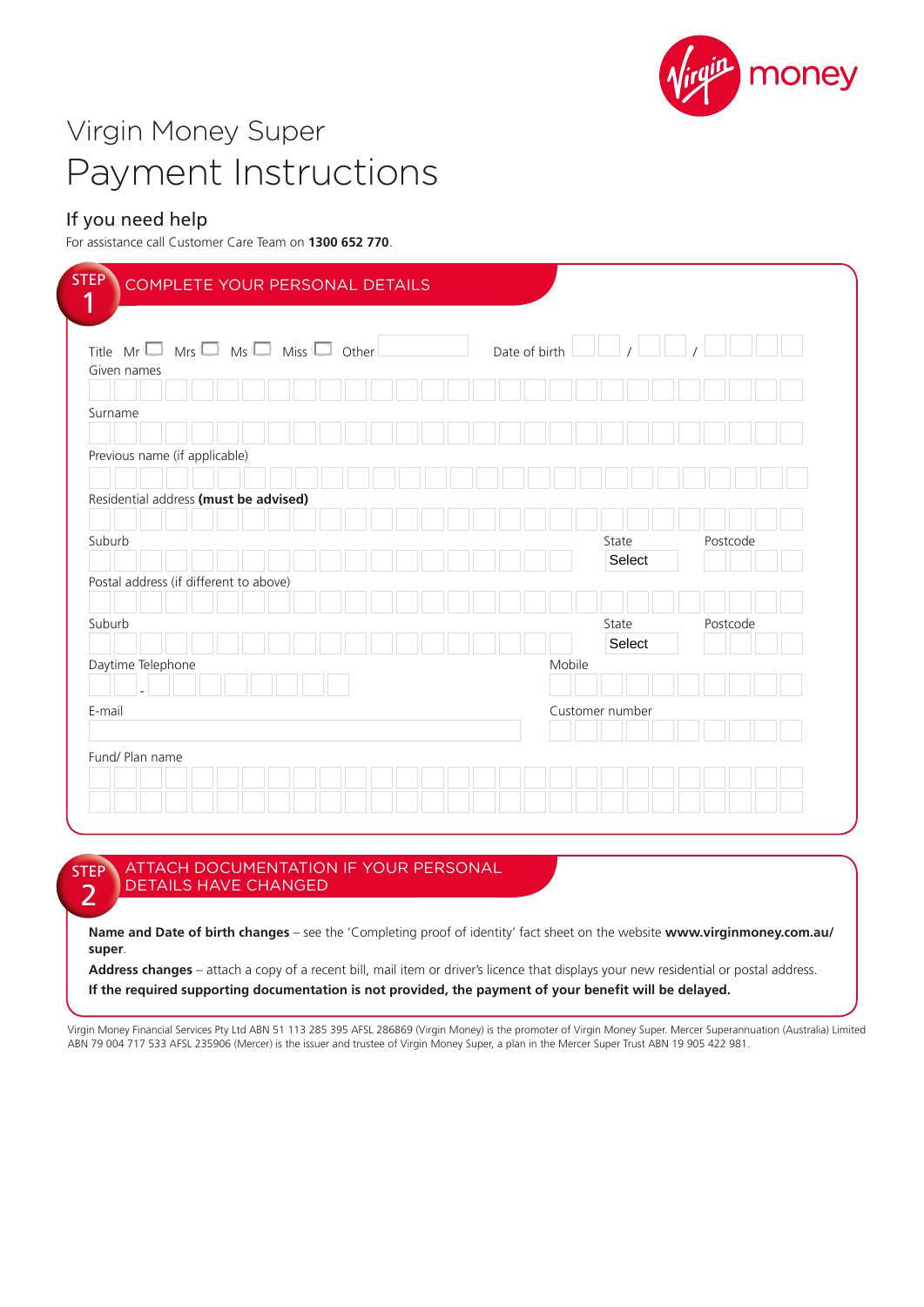| Please instruct us what you wish to do with your benefit: (select an option $\bigcirc$ )                                                                                                                                                                                                                                                                                                                                                                                                                                                                                                                                                                                                      |                                        |    |  |  |                                         |  |  |             |  |     |          |  |  |
|-----------------------------------------------------------------------------------------------------------------------------------------------------------------------------------------------------------------------------------------------------------------------------------------------------------------------------------------------------------------------------------------------------------------------------------------------------------------------------------------------------------------------------------------------------------------------------------------------------------------------------------------------------------------------------------------------|----------------------------------------|----|--|--|-----------------------------------------|--|--|-------------|--|-----|----------|--|--|
| Option 1: Pay Cash via EFT<br>Maximum amount available                                                                                                                                                                                                                                                                                                                                                                                                                                                                                                                                                                                                                                        |                                        |    |  |  |                                         |  |  |             |  |     |          |  |  |
|                                                                                                                                                                                                                                                                                                                                                                                                                                                                                                                                                                                                                                                                                               |                                        |    |  |  |                                         |  |  |             |  |     |          |  |  |
|                                                                                                                                                                                                                                                                                                                                                                                                                                                                                                                                                                                                                                                                                               | Net of Tax (must be less than maximum) |    |  |  |                                         |  |  |             |  |     |          |  |  |
| NOTE: The ability to pay as cash (and the rate of any applicable tax) may depend upon your residency or citizenship status.<br>Please indicate your current status by ticking the appropriate box below:<br>Are you an Australian or New Zealand citizen or an Australian Permanent Resident?<br>If your payment request is affected by your residency / citizenship status, you will be advised accordingly.<br>Failure to respond to the above question may result in delays in the processing of your payment(s).                                                                                                                                                                          |                                        |    |  |  |                                         |  |  | $\perp$ YES |  | N() |          |  |  |
| <b>Banking Details</b>                                                                                                                                                                                                                                                                                                                                                                                                                                                                                                                                                                                                                                                                        |                                        |    |  |  |                                         |  |  |             |  |     |          |  |  |
| Name of institution                                                                                                                                                                                                                                                                                                                                                                                                                                                                                                                                                                                                                                                                           |                                        |    |  |  |                                         |  |  |             |  |     |          |  |  |
| Account name                                                                                                                                                                                                                                                                                                                                                                                                                                                                                                                                                                                                                                                                                  |                                        |    |  |  |                                         |  |  |             |  |     |          |  |  |
| <b>BSB</b>                                                                                                                                                                                                                                                                                                                                                                                                                                                                                                                                                                                                                                                                                    |                                        |    |  |  |                                         |  |  |             |  |     |          |  |  |
|                                                                                                                                                                                                                                                                                                                                                                                                                                                                                                                                                                                                                                                                                               |                                        |    |  |  |                                         |  |  |             |  |     |          |  |  |
| Account number<br>Option 2: Rollover to another fund (select an option $\bigcirc$ )                                                                                                                                                                                                                                                                                                                                                                                                                                                                                                                                                                                                           |                                        |    |  |  |                                         |  |  |             |  |     |          |  |  |
| Maximum amount available<br>Total remaining after above cash payment<br>Unless you instruct us otherwise, please note that payment will be allocated from any unrestricted, non-preserved amount first, then                                                                                                                                                                                                                                                                                                                                                                                                                                                                                  | (insert amount to be transferred)      |    |  |  |                                         |  |  |             |  |     |          |  |  |
| from any restricted non-preserved amount, followed by your preserved amount. This order will apply to the first rollover fund listed on<br>these instructions, followed by the remaining funds in the order listed.                                                                                                                                                                                                                                                                                                                                                                                                                                                                           |                                        |    |  |  |                                         |  |  |             |  |     |          |  |  |
| For partial payments, please specify which components your benefit should be allocated from:                                                                                                                                                                                                                                                                                                                                                                                                                                                                                                                                                                                                  |                                        |    |  |  |                                         |  |  |             |  |     |          |  |  |
|                                                                                                                                                                                                                                                                                                                                                                                                                                                                                                                                                                                                                                                                                               |                                        |    |  |  |                                         |  |  |             |  |     |          |  |  |
|                                                                                                                                                                                                                                                                                                                                                                                                                                                                                                                                                                                                                                                                                               |                                        |    |  |  |                                         |  |  |             |  |     |          |  |  |
| Unrestricted non-preserved                                                                                                                                                                                                                                                                                                                                                                                                                                                                                                                                                                                                                                                                    |                                        | \$ |  |  |                                         |  |  |             |  |     |          |  |  |
| Restricted non-preserved                                                                                                                                                                                                                                                                                                                                                                                                                                                                                                                                                                                                                                                                      |                                        | \$ |  |  |                                         |  |  |             |  |     |          |  |  |
| Preserved                                                                                                                                                                                                                                                                                                                                                                                                                                                                                                                                                                                                                                                                                     |                                        | \$ |  |  |                                         |  |  |             |  |     |          |  |  |
|                                                                                                                                                                                                                                                                                                                                                                                                                                                                                                                                                                                                                                                                                               |                                        |    |  |  |                                         |  |  |             |  |     |          |  |  |
|                                                                                                                                                                                                                                                                                                                                                                                                                                                                                                                                                                                                                                                                                               |                                        |    |  |  |                                         |  |  |             |  |     |          |  |  |
|                                                                                                                                                                                                                                                                                                                                                                                                                                                                                                                                                                                                                                                                                               |                                        |    |  |  |                                         |  |  |             |  |     |          |  |  |
|                                                                                                                                                                                                                                                                                                                                                                                                                                                                                                                                                                                                                                                                                               |                                        |    |  |  |                                         |  |  |             |  |     |          |  |  |
|                                                                                                                                                                                                                                                                                                                                                                                                                                                                                                                                                                                                                                                                                               |                                        |    |  |  |                                         |  |  |             |  |     |          |  |  |
|                                                                                                                                                                                                                                                                                                                                                                                                                                                                                                                                                                                                                                                                                               |                                        |    |  |  | Unique Superannuation Identifier (USI)* |  |  |             |  |     |          |  |  |
|                                                                                                                                                                                                                                                                                                                                                                                                                                                                                                                                                                                                                                                                                               |                                        |    |  |  |                                         |  |  |             |  |     |          |  |  |
|                                                                                                                                                                                                                                                                                                                                                                                                                                                                                                                                                                                                                                                                                               |                                        |    |  |  |                                         |  |  |             |  |     |          |  |  |
|                                                                                                                                                                                                                                                                                                                                                                                                                                                                                                                                                                                                                                                                                               |                                        |    |  |  |                                         |  |  |             |  |     |          |  |  |
|                                                                                                                                                                                                                                                                                                                                                                                                                                                                                                                                                                                                                                                                                               |                                        |    |  |  |                                         |  |  |             |  |     |          |  |  |
|                                                                                                                                                                                                                                                                                                                                                                                                                                                                                                                                                                                                                                                                                               |                                        |    |  |  |                                         |  |  |             |  |     |          |  |  |
|                                                                                                                                                                                                                                                                                                                                                                                                                                                                                                                                                                                                                                                                                               |                                        |    |  |  |                                         |  |  |             |  |     |          |  |  |
|                                                                                                                                                                                                                                                                                                                                                                                                                                                                                                                                                                                                                                                                                               |                                        |    |  |  |                                         |  |  | State       |  |     | Postcode |  |  |
|                                                                                                                                                                                                                                                                                                                                                                                                                                                                                                                                                                                                                                                                                               |                                        |    |  |  |                                         |  |  | Select      |  |     |          |  |  |
|                                                                                                                                                                                                                                                                                                                                                                                                                                                                                                                                                                                                                                                                                               |                                        |    |  |  |                                         |  |  |             |  |     |          |  |  |
|                                                                                                                                                                                                                                                                                                                                                                                                                                                                                                                                                                                                                                                                                               |                                        |    |  |  |                                         |  |  |             |  |     |          |  |  |
|                                                                                                                                                                                                                                                                                                                                                                                                                                                                                                                                                                                                                                                                                               |                                        |    |  |  |                                         |  |  |             |  |     |          |  |  |
| (Select an option) $\oslash$<br>(If you wish to transfer your super fund to more than one fund, copy this section of the form and complete it for each fund, inputting<br>the amount to be transferred to each fund).<br>Please provide details of the fund to which you are transferring.<br>Name of fund<br>Fund ABN*<br>Membership or Policy number*<br>If you are Rolling over to a Self Managed Super Fund**, please complete the following details<br>Please note: A copy of the SMSF's bank account statement must be supplied (we canot accept personal banking statements).<br>Fund address<br>Suburb<br><b>Banking Details</b><br>Name of institution<br>Account name<br><b>BSB</b> |                                        |    |  |  |                                         |  |  |             |  |     |          |  |  |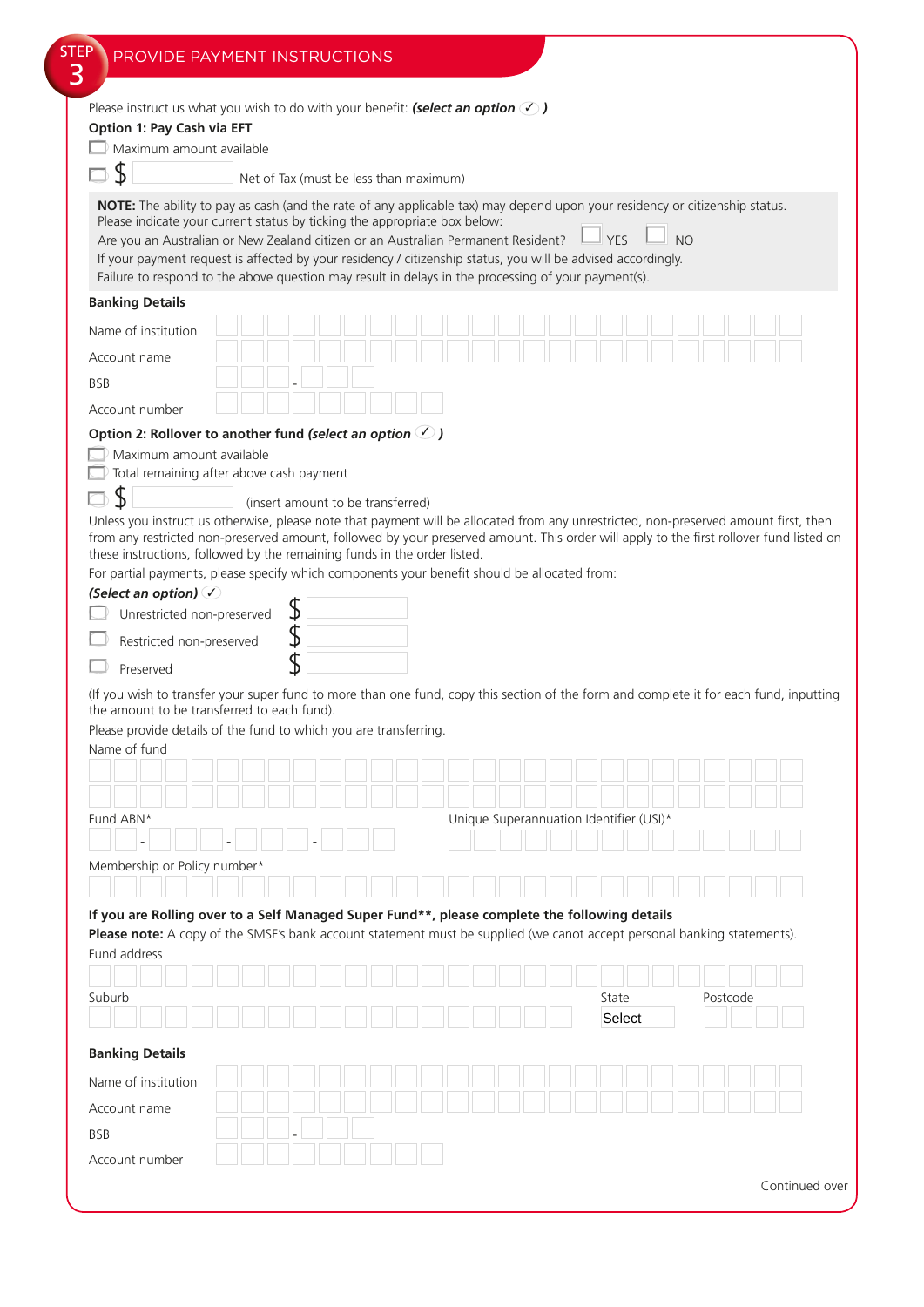#### **If exempt from an ABN, tick the reason for exemption:**

- Exempt Public Sector Super Scheme **Retirement Savings Account**
- \*A rollover to another fund cannot occur without the ABN and USI or Membership/Policy Number of the fund you are transferring to. If your rollover fund does not have an ABN you will need to contact the fund directly to request evidence of their complying status, such as their notice of compliance.
- \*\* For a rollover to a registered Self Managed Super Fund (SMSF), payment will only be sent to the address registered with the ATO.

STEP  $\Delta$ 

5

STEP २

## COMPLETE PRESERVATION DECLARATION – IF OVER PRESERVATION AGE AND RETIRING PERMANENTLY FROM THE WORKFORCE

A portion of your benefit may be subject to preservation. If the preserved portion of your benefit is over \$200, legislation requires that this amount be retained in an approved rollover fund until:

- You are at least 60 years of age and have ceased employment since attaining age 60;
- **OR**
- You have reached your preservation age\*, have ceased employment and have permanently retired\* from the workforce.
- \* Please refer to the attached 'How To Apply for a Super Payout' leaflet for details about your preservation age and the definition of permanently retired.

If you are eligible, please complete one of the following declarations to allow your benefit payment to be processed.

*Select an option* ✓

- $\Box$ Yes, I have reached preservation age, ceased employment and permanently retired from the workforce.
- $\Box$ Yes, I am at least 60 years of age and I have ceased employment with my current employer since attaining age 60.

#### **STEF** CONFIRM IF SPLITTING CONTRIBUTIONS

Should you wish to split your super contributions with your spouse for the current or previous financial years, you will also need to complete and return a contributions splitting application form. Note that contributions splits cannot be processed after your benefit payment has been made so it is important that any split request is lodged along with (or prior to) these payment instructions.

A copy of the contributions splitting application form can be obtained by calling Customer Care Team on **1300 652 770** or from the website **www.virginmoney.com.au/super**.



#### STEP 6 HOW DO YOU WANT TO PROVE YOUR IDENTITY?

### **You will need to provide proof of your identity when you take a cash payment or rollover/transfer to another super fund. You should read the information attached to this form called 'How to apply for a super payout' to check what proof of ID is required.**

Choose  $(\sqrt{\ }$ ) one of the two options below:

#### **Use my Tax File Number (TFN)**

This option is only available if you want to rollover/transfer your super to a complying super fund (if you wish to take a cash payment or rollover/transfer your super to an SMSF, you will need to provide certified proof of identity).

The Virgin Money Super might already hold your TFN. If you're not sure if you have previously provided it, you can choose to do so now. You do not have to provide your TFN, but if you do, this will ensure that any benefit you take from the Virgin Money Super does not incur additional tax. *Please also refer to the 'How to apply for a super payout' leaflet for additional information about providing your TFN.*

| Enter your TFN here |  |  |
|---------------------|--|--|
|---------------------|--|--|

|  |  | the contract of the contract of the contract of |  |
|--|--|-------------------------------------------------|--|
|  |  |                                                 |  |

By providing your TFN, you are authorising us to give this information to your other super fund.

*Please note: We will validate your TFN and personal details with the Australian Tax Office. If we cannot confirm an exact match with the ATO's records, you will be required to provide full Proof of Identity (see below) and your payout will be delayed.*

#### **I have attached certified proof of identity documents.** For full details on completing proof of identity, refer to the 'Completing proof of identity' fact sheet on the fund's website at **www.virginmoney.com.au/super** or call the Customer Care Team on **1300 652 770**.